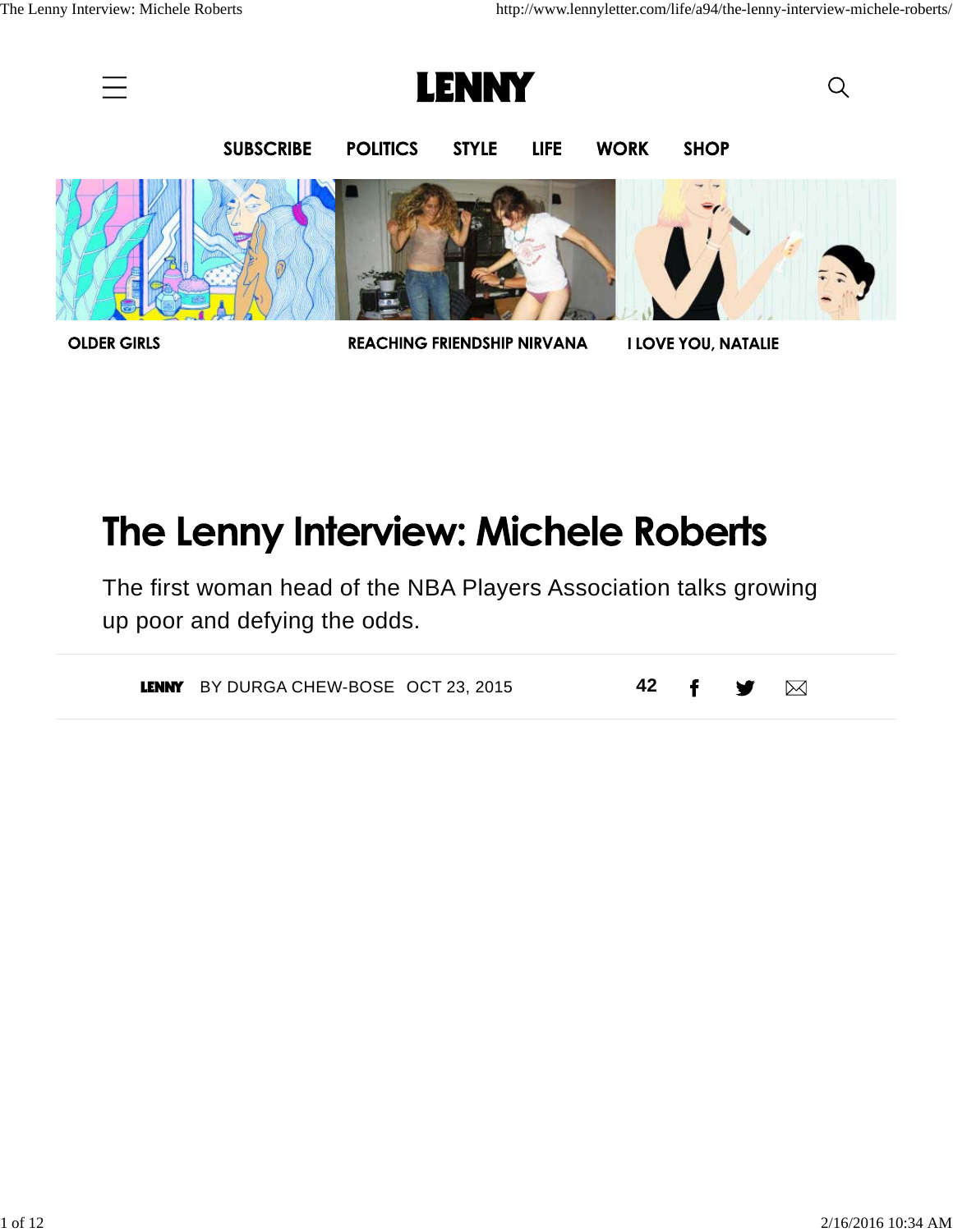

*The guys,* she calls them. Four hundred or so of them, spread across 30 teams, averaging six foot seven. Marquee players, rookies, clutch. Household names, no last names necessary: LeBron, Steph, Kobe, CP3, Melo. *The guys.*

"She" is Michele Roberts, the executive director of the National Basketball Players Association, the first woman to hold the position and the first woman to lead any major professional-sports union in the country. Roberts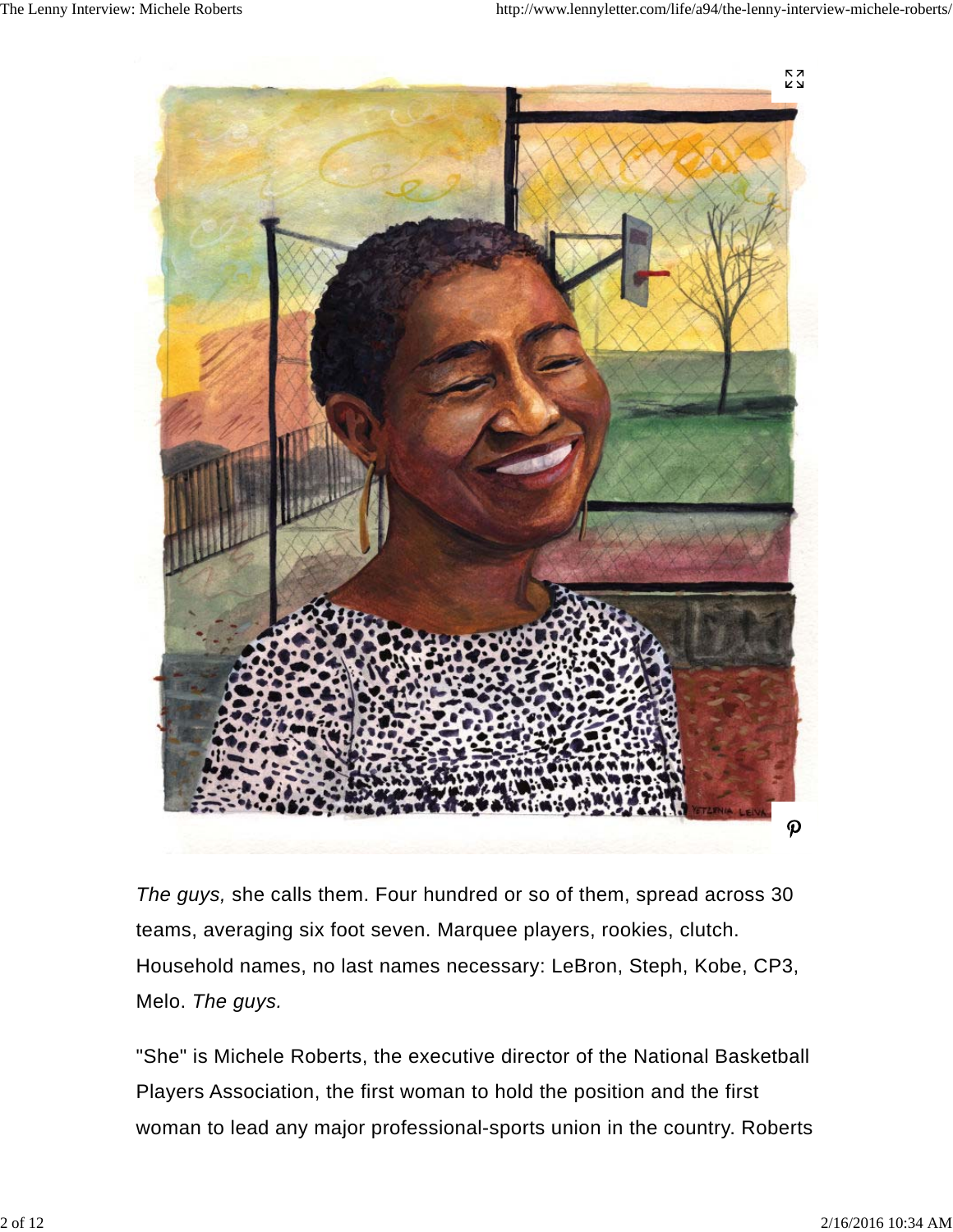is a former Washington trial lawyer who grew up in the South Bronx in housing projects with her four siblings and mother, Elsie. As a pastime, Elsie would watch arraignments and trials at a nearby courthouse. Michele would join her. The seed was planted.

She relocated to New York in July 2014 after taking over leadership of the NBPA and essentially cleaning up the mess her predecessor had left in his wake when he lost player support during the 2011 NBA lockout. Following her hire, a media tour introduced Roberts to the country, underscoring her plain-dealing power: she was here to reinvigorate the union and protect the players. She was not here to mollify her detractors or delay action. One quote was especially potent, sweeping the Internet the morning the story of her appointment as NBPA head was reported in *The New York Times.* "My past is littered," she said, "with the bones of men who were foolish enough to think I was someone they could sleep on." It was the sort of declarative mic drop that converts inspiration into steam.

I have since copied that quote on an index card that sits on my desk, propped against a jar of pens. No matter how cluttered my desk gets with to-do lists and piles of books, that quote, I make sure, remains visible. It is a constant reminder that these male-dominated institutions and systems will one day soon feel like nothing more than a cemetery to me.

In the *Times* piece, the writer introduces Roberts's now-infamous words with four of his own: "She did not flinch." Since speaking with Roberts over the phone, I have been convinced those four words should be the title for her memoirs. *She Did Not Flinch.*

**Durga Chew-Bose:** You've been on the job for one year. Does it feel that way?

**Michele Roberts:** Well, there are days when it feels like I've been doing this all of my life, and then there are days when I can't believe a whole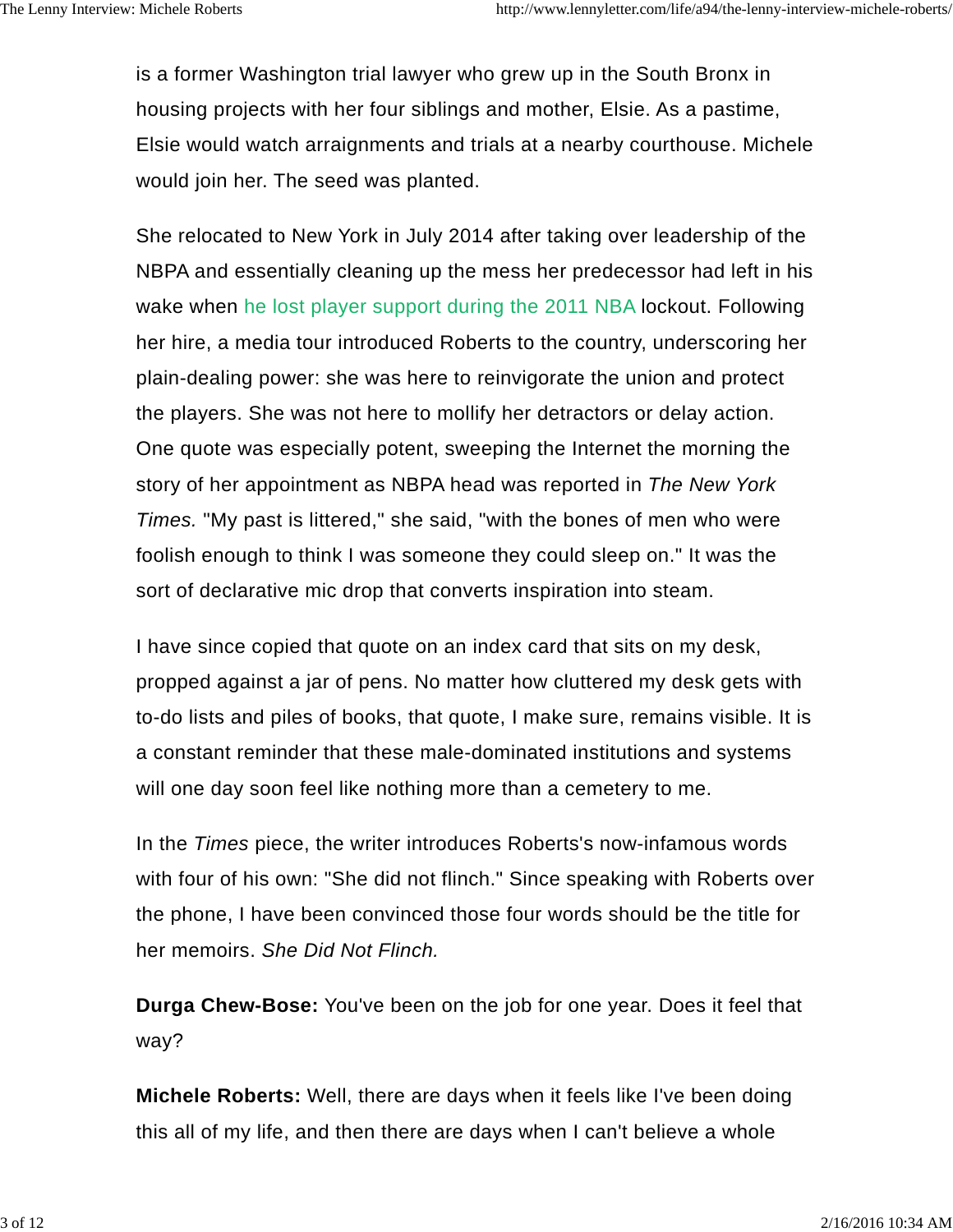year has gone by because I feel as excited about the job as when I got it. I'm having a ball.

**DCB:** In rereading interviews with you, one reason why you've been so inspiring to so many women, myself included, is because you are so frank. You don't hide from what you intend to say. You cut to the chase. Has this always been how you approach not just the press but also your life?

**MR:** I always find it amusing when people say to me, "Wow, you actually say things. You don't sugarcoat your answers!" Isn't that what people are supposed to do? Why wouldn't you give a frank answer to a legitimate question? I'm going to sound a little bit like Donald Trump, so forgive me, Lord, but I am frankly not all that into being politically correct. Early on when I got the job, people asked me my opinion about the business of basketball, and I was surprised that people would be surprised that I would say things like the salary cap is un-American. Frankly, I'm still amused that people say, "How could she say that?" I'd like to think I've always been candid in my responses and interactions with people, and I don't see any reason to make the press an exception.

**DCB:** What cost do you think it comes at?

**MR:** One of the things I discovered a long time ago was that it's a waste of energy to spend a lot of time agonizing over how people will receive you. I'm not suggesting that you barrel through life willy-nilly, but I am suggesting that we stop trying to allow other people's potential prejudices, let alone actual prejudices, to paralyze us. I don't find it amusing or fun to have to work in an environment or live a life that has to be so controlled.

**DCB:** I like how you mention "potential prejudices," because so often decisions are made—I make them—based on conditions that already exist.

**MR:** There was a time when I presupposed, and I'll say this with absolute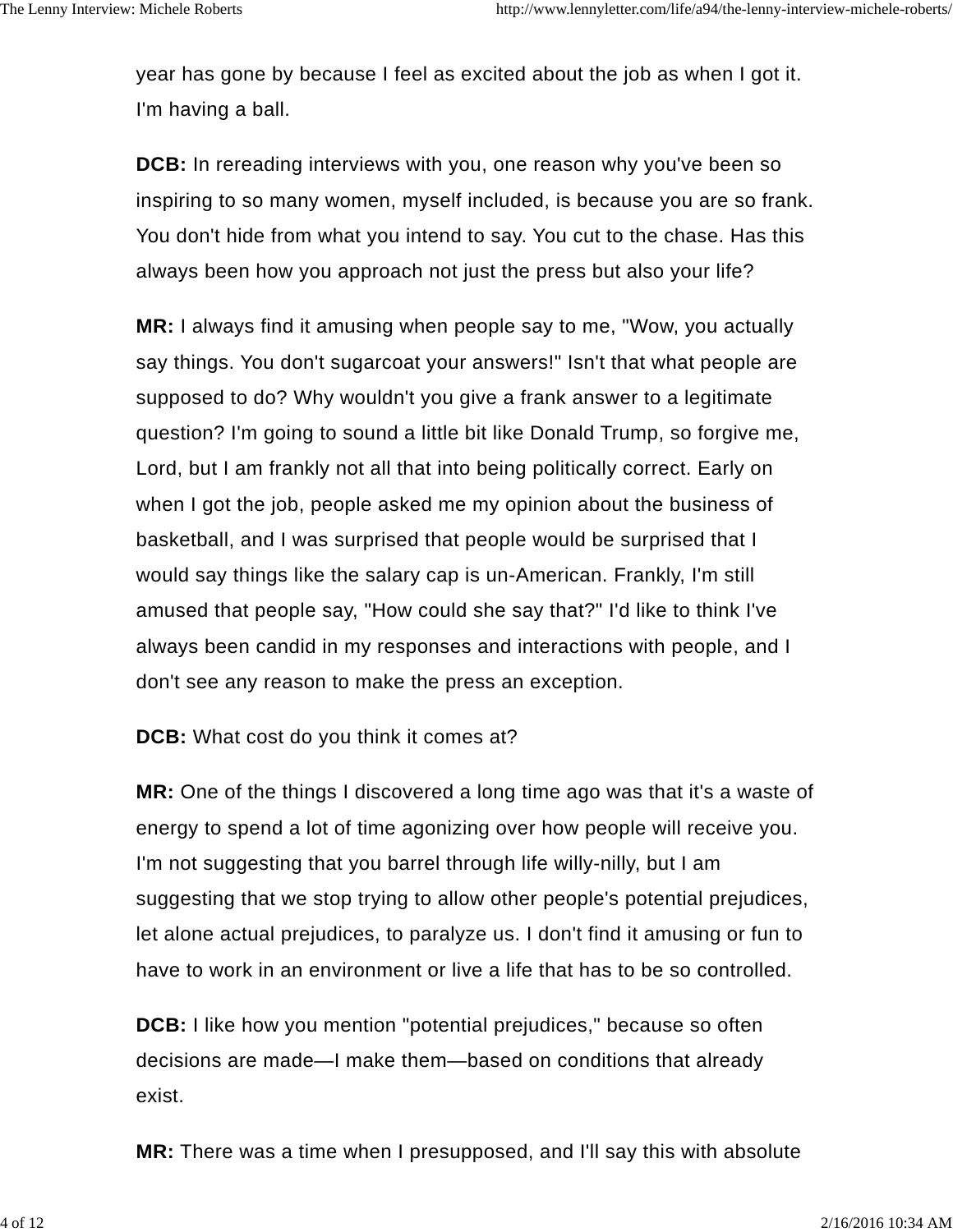candor, that white people were all racist. I really believed that. And this was when I was very young, and therefore behaved with a certain amount of caution around white people. And I just got tired [*laughs*] of that burden, of being suspicious of people that didn't look like me, especially when I was aware that they were doing the same thing to me. The good news is, as we've all gotten older and smarter, as a community and as a society, we don't have to walk around with that shield all the time. When you meet someone who's an idiot, then obviously you have to respond, but I don't find myself dealing with a lot of stupid people.

**DCB:** You've spoken about how this job leaves no room for a personal life. Could you have predicted how much your story was going to become "The Story" when you took on this position?

**MR:** I really did underestimate how much this whole girl thing was going to be newsworthy. Obviously, I knew it was going to be of some consequence, but I continue to be surprised in the level of interest people have that I am a woman. The responses are mixed. I've actually gotten emails or snail mail from women who have said, "Your comments about not having a life have set back the movement 100 years because you're suggesting you can't have it all," and I don't respond to many of them. Unless the writer says, "I'm 12 years old." Then I'll always respond. I will tell you, I was becoming a little tired, but then I said, "What's your problem?" And I reminded myself of how I felt the very first time I saw a woman of color who was a defense attorney and how significant that was for me.

**DCB:** As a fan of the sport and the NBA, I was inspired by seeing a woman in a position that extends far beyond being a fan, where you represent the 400-plus players. There was one interview you gave where you made clear how important it is to actually get in the room, to make decisions from the inside. So, thank you. In terms of the sport, what were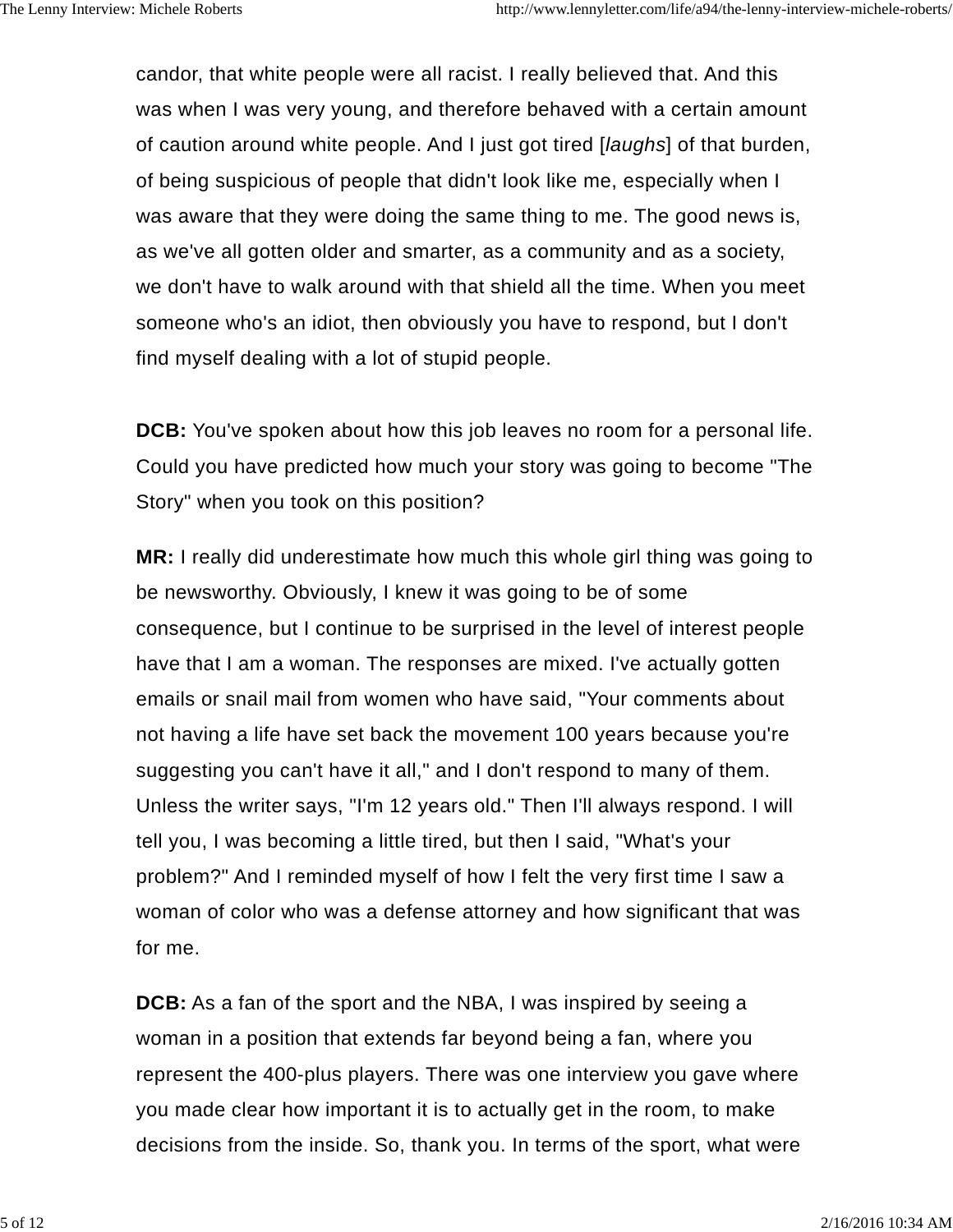some of your earliest memories of falling in love with the game?

**MR:** My earliest memories are watching the New York Knicks with my two brothers, who are still rabid, rabid Knicks fans. Even nowadays. They breathe basketball. We were in a small apartment, one television, and I love my brothers. I remember crying, as if it was yesterday, seeing my older brother crying when Willis Reed came out with no knees in that 1970 championship game. Those are the kind of things … I'm welling up right now. It was then, that season, that team, that got me hooked.

I stayed with the Knicks, even when I was out of New York, because of that team. One of my happiest moments when I got this job was meeting Clyde Frazier. But also, living now again in New York, when I would pass an outside court and hear the sound of a basketball—that's a sound I heard almost every day of my life growing up, because I lived in the projects and we had two large basketball courts that were in the center of the projects. And it wasn't just the summer. If there wasn't snow on the ground, every day you could hear the sound of a basketball.

When I was in D.C. practicing law, I was a public defender. I'd have to go to the poor neighborhoods to meet witnesses and see clients, and whenever I'd hear that basketball, it would evoke the memory, a fond memory of growing up and watching the guys play until they couldn't breathe. Basketball has sort of been a backdrop in my life as far as I can remember. It never occurred to me that at some point in my life, I'd find myself living within the basketball world. If I'd planned it, I probably would have blown it. This is going to sound very corny, but I sort of feel like this was my destiny.

**DCB:** I've read that you have a photo of Allen Iverson on your office wall next to a photo of Harriet Tubman. I was rewatching the *30 for 30* Iverson documentary, and I realized that's another reason why I'm drawn to the sport: so many of the players (though not all, of course) lived an against-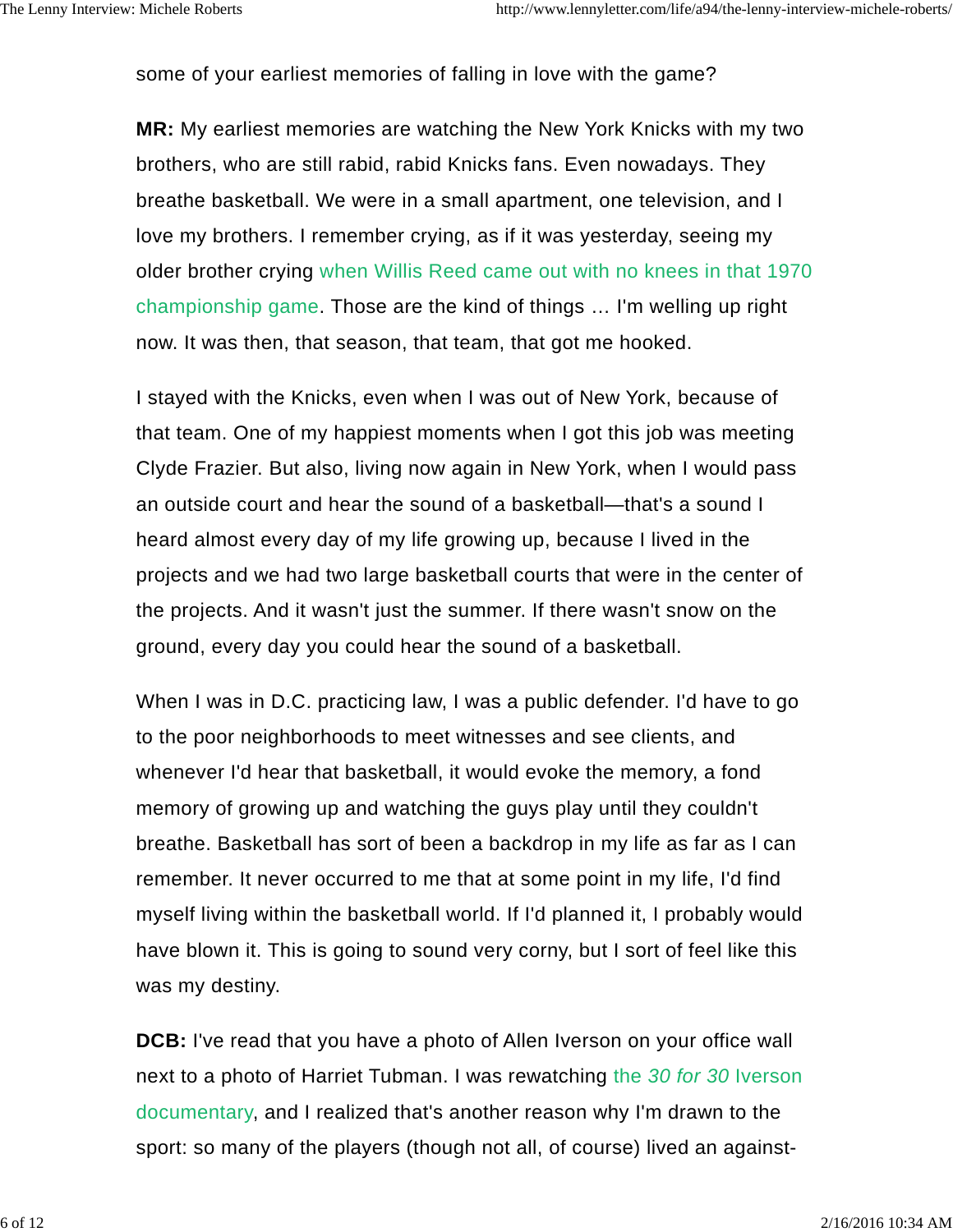all-odds life before entering the NBA. Even today, still seeing kids with Iverson jerseys walking around Brooklyn puts a huge smile on my face. Huge.

**MR:** It's precisely the fact that many of the players have that narrative that also makes me love the players as much as the game. I'm obviously not seven feet tall, I'm obviously not a boy, and I don't have any basketball skill, but what I do have in common with many—though not all, you're right—of the guys is a background where if you were betting good money, you'd bet that I and they would not be successful. I grew up in the projects, I grew up on welfare. There was no reason in the world for me to think I could do anything other than get a high school diploma. I'll pat myself on the back, I was a phenomenal trial lawyer, very successful, and I would have bet against me [*laughs*] if I was not me. A little black girl from the South Bronx.

**DCB:** How do you confront institutions and power structures that would otherwise not include you? Are there lessons you learned from a very young age, be it at predominantly white boarding schools or in professional environments later on in life?

**MR:** I always say this to young people, especially young people of color: there are certain things you cannot change and don't want to change. I can't change the fact that I'm an African American woman, and as it turns out, I happen to like being an African American woman. If that's the case, and it is, why in the world would I spend time agonizing over that? It took me a while because I grew up around no white people except my teachers, and then I was 13 and thrust into an environment where there were all white people. And this was back in the late '60s, early '70s, and even though that's not that long ago, it's still long enough for people to have been pretty stupid and do pretty stupid things.

Most of the people I interacted with were perfectly fine, but there were a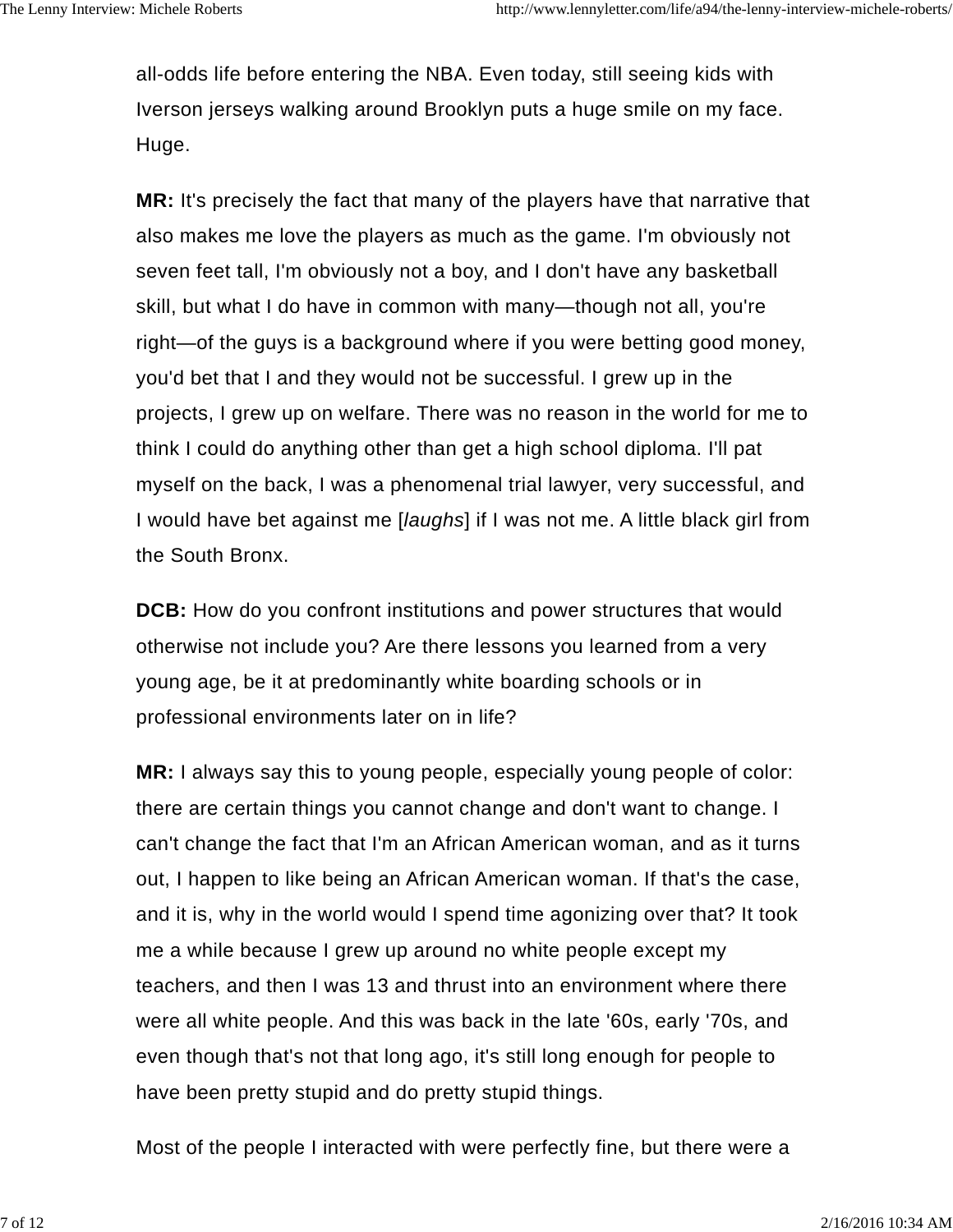number of them that were not. And so, I did end up having a bit of a chip on my shoulder, and I did it for purposes of self-protection. I was a kid, I was by myself, I didn't have anyone that could help me navigate those waters, and so I became very self-conscious and distrustful. When I got older and I became more confident, I decided I was not going to go into rooms counting the number of black people on my hand or noting the fact that there was no one there that looked like me, and worry that people were going to think that I was stupid or think that I was not as bright as they were. And so I tell people, I'm not going to spend the time worried about those issues.

**DCB:** I can relate. I worry that any chip I have on my shoulder has the potential to become a canyon, and I'm so wary and mindful of that. It's tiring.

**MR:** I hear you. When I was still working in the law firm, there were very few associates of color, and some of them were literally paralyzed by worrying about white partners they thought were being critical of their work because they were of color. And I would say, you're a first-year associate. Your work is not going to be perfect, so when someone edits your work product, stop assuming it's because you're of color! It's because you just got out of law school and you don't know shit! That's all. Stop being paralyzed by it. When it's real, you'll know it.

**DCB:** If you could travel back in time and witness one play-offs series or a player in their prime, who would it be? I was too young to really appreciate, let alone watch, a Bulls series with Michael Jordan and Scottie Pippen, for instance. Growing up in Canada, I was a big Vince Carter Raptors fan though.

**MR:** When the Knicks made clear they were not going to replicate their prior glory, I sort of gravitated away from teams and gravitated to players. I do remember Michael Jordan and the Bulls, and that's why I love LeBron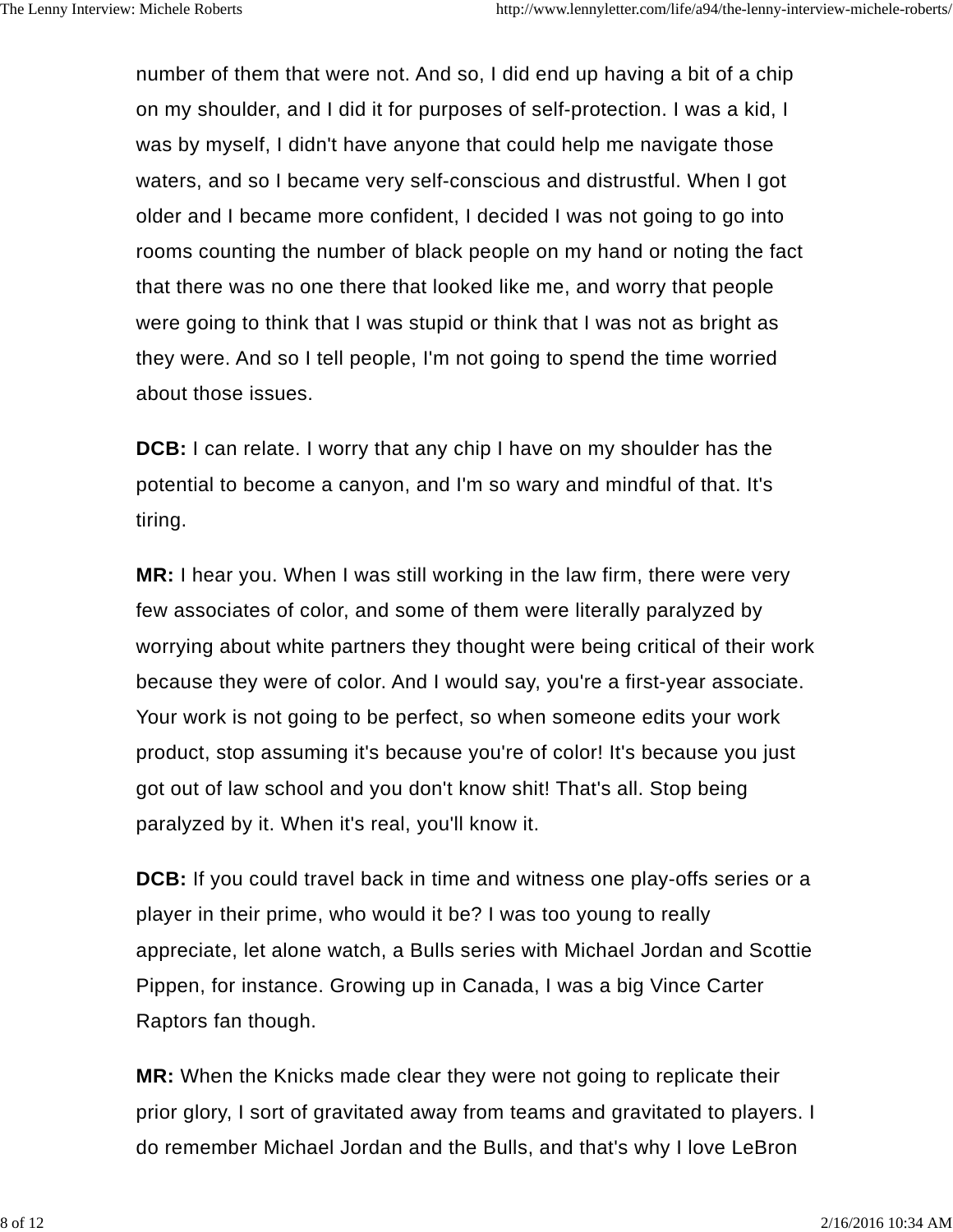so much, because he brings back the love I had watching Michael play. I began to just like players. I love Vince Carter, by the way. I went from a team kind of gal to a dude kind of gal. I would love watching Allen Iverson. I actually loved watching Shaq.

**DCB:** Orlando Shaq?

**MR:** I didn't like L.A. Shaq, because he and Kobe were clearly just battling all the time. But I loved Orlando Shaq. I love Barkley, he was phenomenal. I tried to be a team person again with the Wizards, but they were … well, they were the Wizards. I ended up loving Chris Webber, but then they traded him, and then I gave up my tickets. I just want to watch a good game.

*This interview has been condensed and edited.*

*Durga Chew-Bose writes and lives in Brooklyn.*

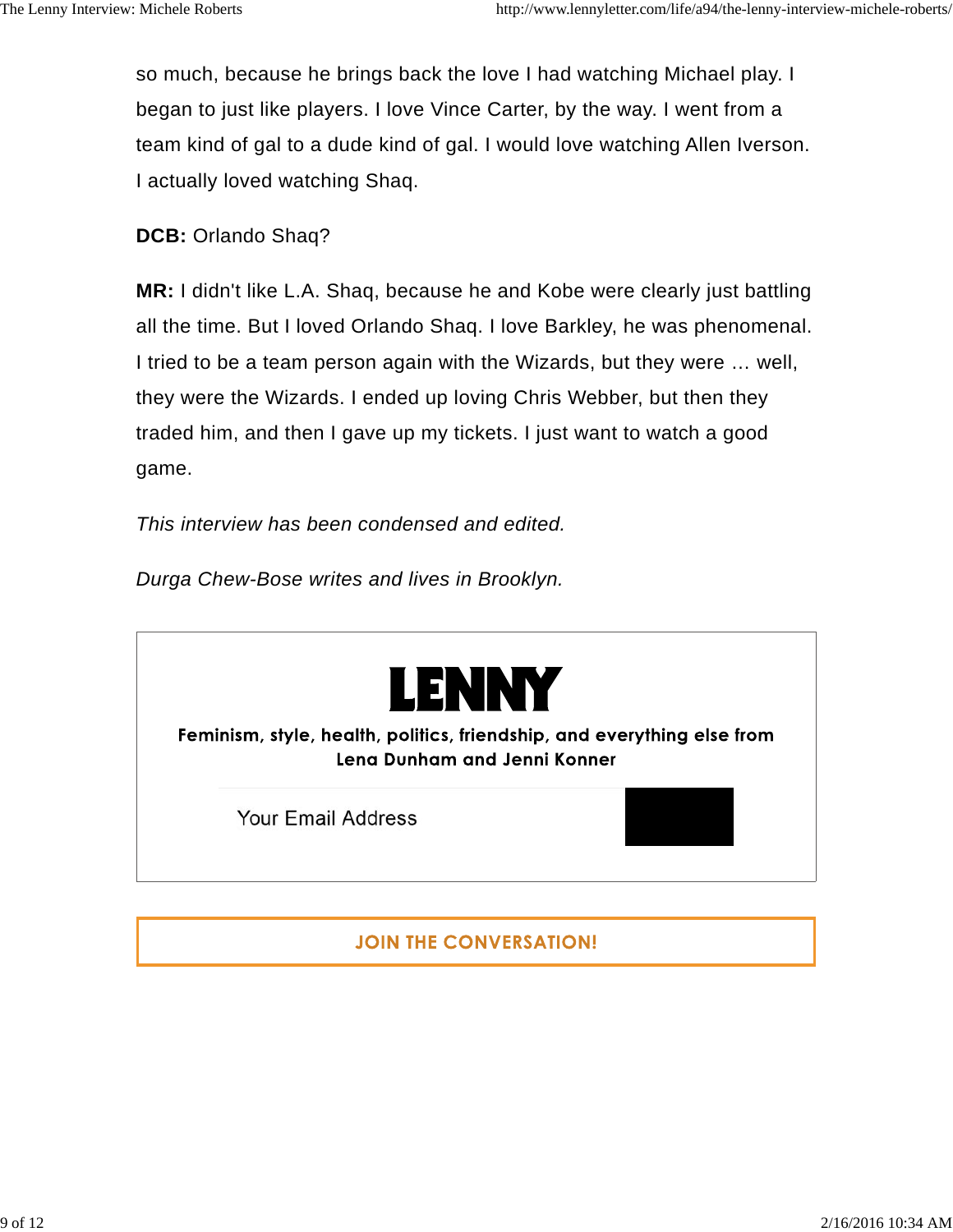| <b>Lenny New</b><br>Year | Lit<br>Thursday:<br>Jenny,<br>Shonda,<br>and Amy | <b>Rumors I</b><br>Heard<br><b>About My</b><br><b>Body: Is</b><br><b>This Breast</b><br>Pain<br>Weird? | A Lenny<br>Guide to<br>Loafers | <b>Behind</b><br>The Bowl:<br>Episode 7<br><b>The</b><br>Journey's<br>End<br><b>Behind The</b><br>Bowl<br>Sponsored | That was<br>short<br>lived,<br><b>Blake got</b><br>caught<br>already<br>Sponsored |
|--------------------------|--------------------------------------------------|--------------------------------------------------------------------------------------------------------|--------------------------------|---------------------------------------------------------------------------------------------------------------------|-----------------------------------------------------------------------------------|
|                          |                                                  |                                                                                                        |                                |                                                                                                                     |                                                                                   |

Learn more

**MORE FROM** 

Life

#### **What It Means When You Dream About a Pony**

A comedian offers must read dream interpretations. BY MONICA HEISEY



### **Shop Like Your Mom**

Sally Sampson, the founder of Chop Chop Kids, shares essential recipes. BY SALLY SAMPSON

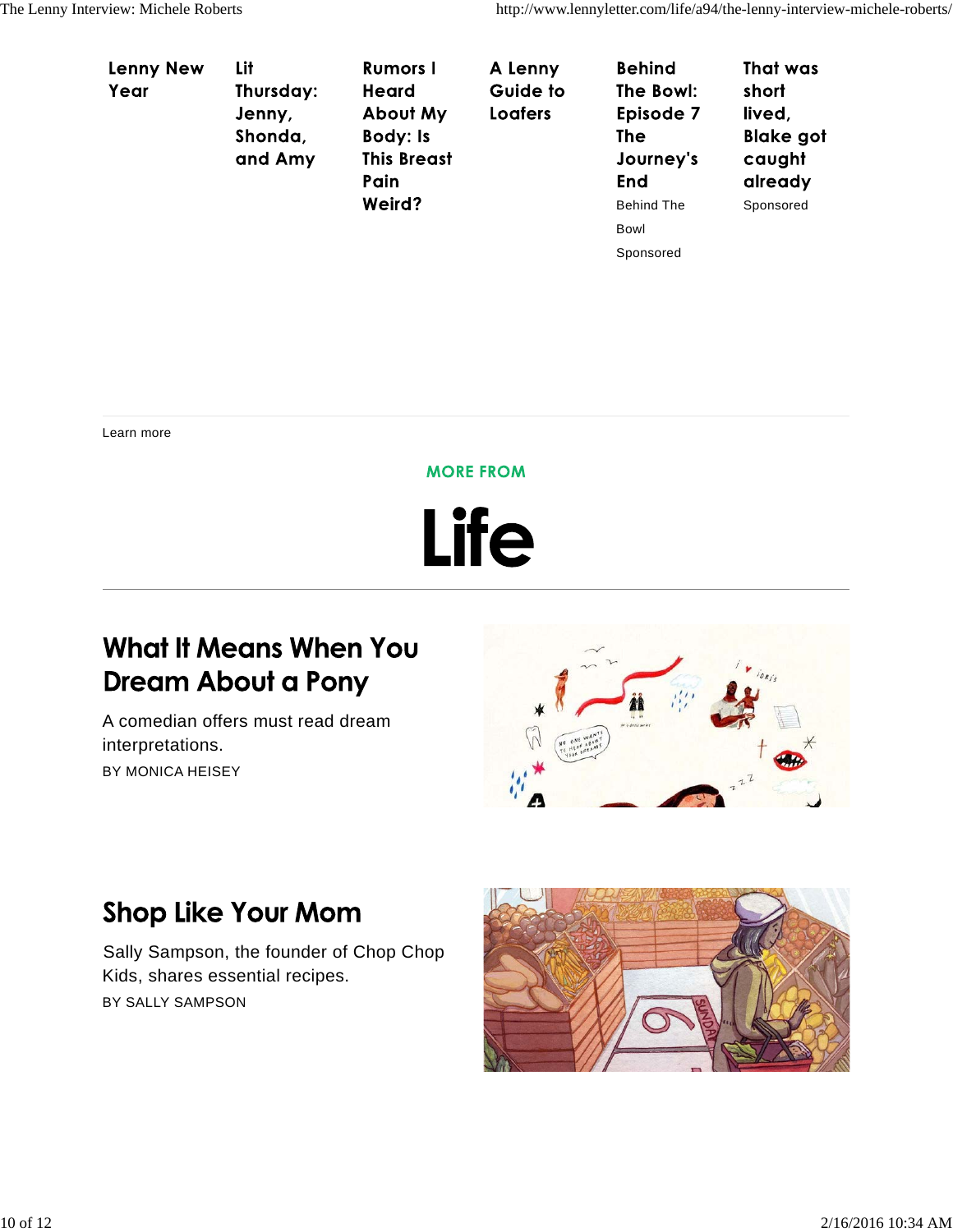## **Against Maternal Guilt**

Lenny Letter's Editor-in-Chief on rejecting tradition. BY JESSICA GROSE



### Lena Dunham, Aidy Bryant, and Kathryn Hahn Share **Their New Year's Non-Resolutions**

Because if it ain't broke, don't fix it. BY LENNY STAFF



LIFE MICHELE ROBERTS NBA SPORTS WOMEN IN THE WORKPLACE LENNY LETTER

THE LENNY INTERVIEW: HILLARY CLINTON THE LENNY INTERVIEW: GLORIA STEINEM

THE LENNY INTERVIEW: KIRSTEN GILLIBRAND

THE LENNY INTERVIEW: CHARLOTTE RAMPLING

THE LENNY INTERVIEW: ESPERANZA SPALDING THE LENNY INTERVIEW: MARY KATRANTZOU

#### $\searrow$

#### **MORE FROM LIFE**



NEWSLETTER **EXECUTE PRESS ROOM** SITE MAP SITE MAP CONTACT US COMMUNITY GUIDELINES ADVERTISE ONLINE ABOUT OUR ADS PRESS ROOM BEING GREEN

#### $H \nightharpoonup R$  R S T fashion and luxury collection

A Part of Hearst Digital Media